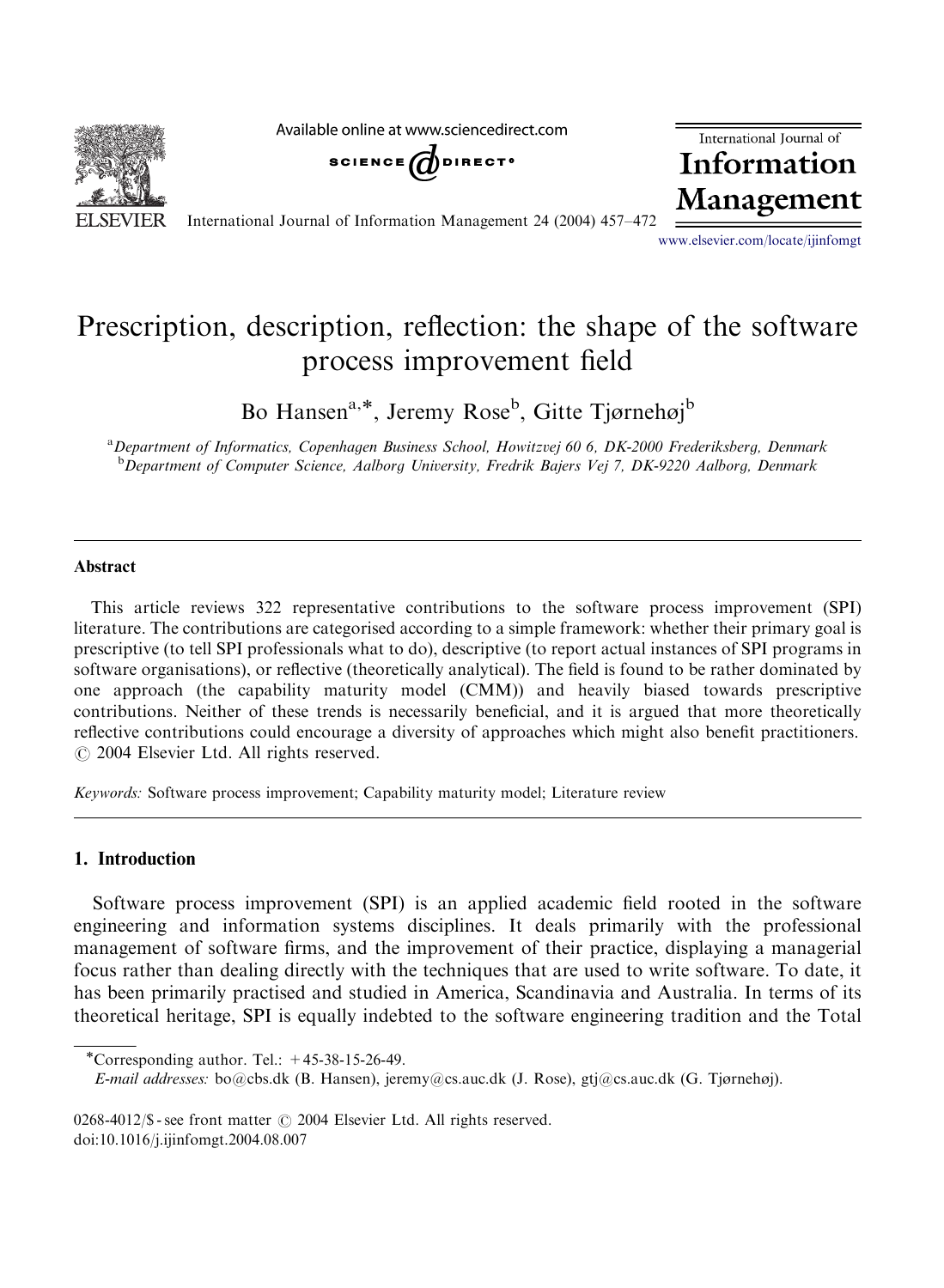Quality Management movement [\(Deming, 1982;](#page--1-0) [Juran](#page--1-0) [& Gryna, 1988](#page--1-0)). Classical SPI techniques (such as those built upon the capability maturity model (CMM)) relate software processes, standardisation, software metrics and process improvement. However, the field has also expanded to include other approaches (such as the software factory approach) and (at first sight unrelated) issues such as the personal discipline of software engineers and commitment. SPI stakeholders include SPI practitioners (who are responsible for improvement programs), software supplier organisations and the organisations they contract for, government bodies sponsoring research, academics and consultants.

Many of the major contributions to SPI originate from the Software Engineering Institute (SEI) at Carnegie Mellon University (where Watts Humphreys has played a major innovative role). The Institute is industry-facing and supported by the American Department of Defense, whose principle interests are to identify competent software suppliers and ensure the delivery of high quality software. Analysis of the SEI's income for 2002 (the latest available year) showed that 65–73% of their income came from American Department of Defense or American military sources.<sup>1</sup> Many consultancy, teaching and licensing activities are also associated with the SEI, and their directly-sponsored project work amounted to half their income.

In this article, we develop a picture of the shape of the SPI field by analyzing it against three categories representing forms of writing. Prescriptive contributions are primarily concerned with informing SPI pratitioners how they can carry out software process improvement initiatives. Descriptive contributions are primarily concerned with describing those initiatives. Reflective contributions are primarily concerned with setting the other contributions in a theoretical context, or developing theory. The analysis framework is described more fully in Section 2.2. In principle this simple framework could be used to analyse any applied academic field. By developing such a picture, we expose some strengths and weaknesses of the field and contribute to focusing the direction of future research.

#### 2. Research method

[Webster and Watson \(2002\)](#page--1-0) suggest that literature reviews are an important part of the development of the IS field. They offer the opportunity to synthesize and reflect on previous theoretical work, thus providing secure grounding for the advancement of knowledge. They suggest that the elements of a good literature review include a structured approach to identifying the source material and the use of a concept matrix or other analytical framework leading to 'a coherent conceptual structuring of the topic'.

#### 2.1. Article selection approach

The article selection approach focuses on identifying SPI related contributions from top IS journals, SPI heavy journals, special issues on SPI, literature review articles from within the SPI field, key SPI contributors, SPI schools (such as that based at SEI), key authors, relevant e-search tools, and finally identifying books written on SPI. To qualify, contributions should name software process improvement in the title, abstract or keywords and in addition have relevant

<sup>1</sup> <http://www.sei.cmu.edu/publications/documents/02.reports/02ar/staff/funding-support.htm>